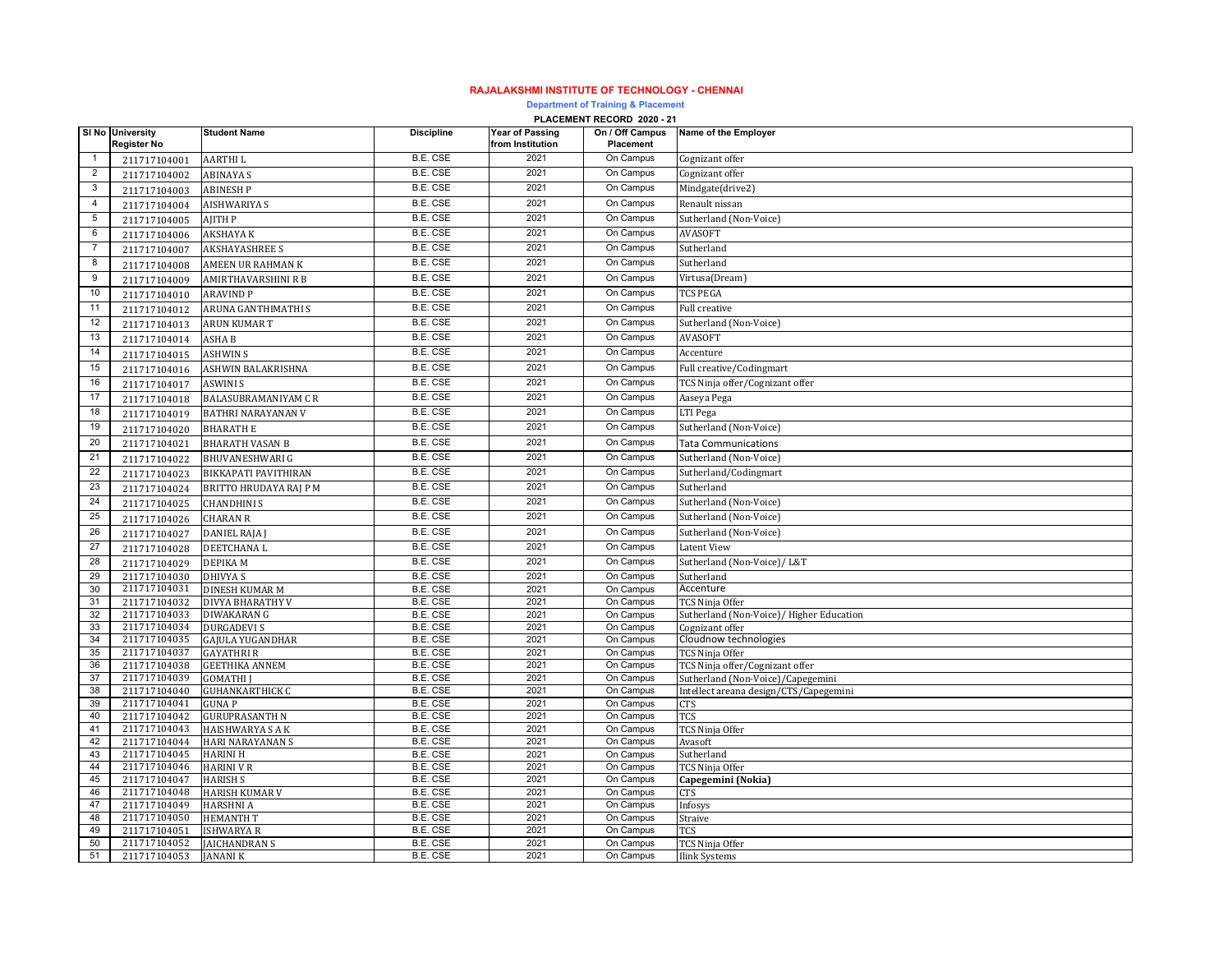| 52  | 211717104054                 | <b>JAWAHAR M</b>          | B.E. CSE                    | 2021         | On Campus | Avasoft                                                            |
|-----|------------------------------|---------------------------|-----------------------------|--------------|-----------|--------------------------------------------------------------------|
| 53  | 211717104055                 | <b>JAYASHREE R</b>        | <b>B.E. CSE</b>             | 2021         | On Campus | Virtusa(Dream)                                                     |
| 54  | 211717104056                 | <b>JAYA SREE M</b>        | <b>B.E. CSE</b>             | 2021         | On Campus | Shell(Super dream)                                                 |
| 55  | 211717104057                 | <b>JAYASRIS</b>           | <b>B.E. CSE</b>             | 2021         | On Campus | Avasoft                                                            |
| 56  | 211717104058                 | KAILASHWARAN V            | B.E. CSE                    | 2021         | On Campus | <b>Infosys</b>                                                     |
| 57  | 211717104059                 | <b>KALLISH KUMAR N</b>    | <b>B.E. CSE</b>             | 2021         | On Campus | Serendebyte - Pega                                                 |
| 58  | 211717104060                 | <b>KALPANA V</b>          | <b>B.E. CSE</b>             | 2021         | On Campus | Clayfin - Intern and PPO                                           |
| 59  | 211717104061                 | <b>KANAAGALAKSHMI S</b>   | B.E. CSE                    | 2021         | On Campus | TCS Ninja Offer                                                    |
| 60  | 211717104062                 | KARTHIK MAHADEVAN R R     | <b>B.E. CSE</b>             | 2021         | On Campus | CTS                                                                |
| 61  | 211717104063                 | <b>KAUSHIK R</b>          | <b>B.E. CSE</b>             | 2021         | On Campus | <b>TCS</b>                                                         |
| 62  | 211717104064                 | <b>KAVITHA V</b>          | <b>B.E. CSE</b>             | 2021         | On Campus | Clayfin - Intern and PPO                                           |
| 63  | 211717104065                 | <b>KEERTHANA B</b>        | <b>B.E. CSE</b>             | 2021         | On Campus | Still trying for Job                                               |
| 64  | 211717104066                 | <b>KEERTHI S R</b>        | <b>B.E. CSE</b>             | 2021         | On Campus | Multicoreware(Dream)/ Cognizant offer/TCS Ninja Offer              |
| 65  | 211717104067                 | KEERTHI LAKSHMI H         | B.E. CSE                    | 2021         | On Campus | Accenture                                                          |
| 66  | 211717104068                 | <b>KIRUTHIKA V</b>        | <b>B.E. CSE</b>             | 2021         | On Campus | Cognizant offer/Ilink                                              |
| 67  | 211717104069                 | KOWSALYA M                | B.E. CSE                    | 2021         | On Campus | Verizon                                                            |
| 68  | 211717104070                 | KOWSALYAA V               | B.E. CSE                    | 2021         | On Campus | Verizon pega (Super Dream)/TCS Ninja Offer/Cognizant offer/Verizon |
| 69  | 211717104071                 | <b>KUMARAN S</b>          | B.E. CSE                    | 2021         | On Campus | TCS Ninja Offer                                                    |
| 70  | 211717104072                 | KUMMARAGUNTA VAMSI        | <b>B.E. CSE</b>             | 2021         | On Campus | Accenture                                                          |
| 71  | 211717104073                 | <b>LAKSHMI PRABA S</b>    | B.E. CSE                    | 2021         | On Campus | TCS PEGA(offer not accepted)/Societe Generale                      |
| 72  | 211717104075                 | LELLA PRASANNANJANEYULU   | <b>B.E. CSE</b>             | 2021         | On Campus | Sutherland                                                         |
| 73  | 211717104076                 | <b>LINGEASWARS</b>        | <b>B.E. CSE</b>             | 2021         | On Campus | Sutherland                                                         |
| 74  | 211717104077                 | <b>LINGESH KUMAR V</b>    | B.E. CSE                    | 2021         | On Campus | TCS Ninja Offer                                                    |
| 75  | 211717104078                 | <b>LOGAPRIYA M</b>        | <b>B.E. CSE</b>             | 2021         | On Campus | SPI Global                                                         |
| 76  | 211717104079                 | <b>LOHITHAP</b>           | B.E. CSE                    | 2021         | On Campus | Novac                                                              |
| 77  | 211717104080                 | MAHALAKSHMI G             | B.E. CSE                    | 2021         | On Campus | NTT Data/Sutherland (Non-Voice)                                    |
| 78  | 211717104081                 | <b>MANIGANDAN V</b>       | <b>B.E. CSE</b>             | 2021         | On Campus | Cognizant offer                                                    |
| 79  | 211717104082                 | <b>MANNOJ M</b>           | <b>B.E. CSE</b>             | 2021         | On Campus | LTI Pega/Cognizant offer                                           |
| 80  | 211717104084                 | MEENAKSHI SARAVANAN B     | <b>B.E. CSE</b>             | 2021         | On Campus | Avasoft                                                            |
| 81  | 211717104085                 | MOHAMED IBRAHIM M         | <b>B.E. CSE</b>             | 2021         | On Campus |                                                                    |
| 82  | 211717104086                 | MOHAMMED ZABIULLA B       | <b>B.E. CSE</b>             | 2021         | On Campus | LTI Pega/Aaseya Pega<br>Bhanihidi                                  |
| 83  | 211717104087                 | <b>MONISHVAR R</b>        | <b>B.E. CSE</b>             | 2021         | On Campus | Sutherland                                                         |
| 84  | 211717104088                 | MOUNIKA KOTI              | <b>B.E. CSE</b>             | 2021         | On Campus | Sutherland                                                         |
| 85  | 211717104089                 | <b>MUKESH KANNA S</b>     | <b>B.E. CSE</b>             | 2021         | On Campus | Cognizant offer                                                    |
| 86  | 211717104091                 | NIKITHA KEERTHANA S R     | <b>B.E. CSE</b>             | 2021         | On Campus | <b>TCS</b>                                                         |
| 87  | 211717104092                 |                           | <b>B.E. CSE</b>             | 2021         | On Campus |                                                                    |
| 88  | 211717104093                 | <b>NIMALAN G K</b>        | <b>B.E. CSE</b>             | 2021         | On Campus | Sutherland                                                         |
| 89  | 211717104094                 | NIRANJANA K V             | B.E. CSE                    | 2021         | On Campus | CTS                                                                |
| 90  |                              | NISHIHA A                 | <b>B.E. CSE</b>             | 2021         | On Campus | Novac/Cognizant Pega offer                                         |
|     | 211717104095                 | <b>NITHISH CV</b>         |                             | 2021         |           | L&T                                                                |
| 91  | 211717104097<br>211717104098 | <b>NITHYA SREE M</b>      | B.E. CSE                    |              | On Campus | Prodapt(FirstNaukri)/TCS Ninja Offer                               |
| 92  |                              | <b>NIVETHAM</b>           | <b>B.E. CSE</b><br>B.E. CSE | 2021         | On Campus | Sutherland (Non-Voice)/Nteli                                       |
| 93  | 211717104099                 | <b>PADMAVATHY R</b>       |                             | 2021         | On Campus | Accenturee                                                         |
| 94  | 211717104100                 | <b>PRANESH V V</b>        | B.E. CSE                    | 2021         | On Campus | Full creative                                                      |
| 95  | 211717104101                 | PRATHIGA PINGALA ARKAJA T | B.E. CSE                    | 2021         | On Campus | TCS                                                                |
| 96  | 211717104102                 | <b>PREETHAS</b>           | <b>B.E. CSE</b>             | 2021         | On Campus | Avasoft                                                            |
| 97  | 211717104103                 | PREMACHANDU Y             | <b>B.E. CSE</b>             | 2021         | On Campus | Sutherland (Non-Voice)                                             |
| 98  | 211717104104                 | PRIYADHARSHINI            | B.E. CSE                    | 2021         | On Campus | TCS Ninia Offer                                                    |
| 99  | 211717104105                 | PRIYADHARSHINI R          | B.E. CSE                    | 2021         | On Campus | Sutherland (Non-Voice)/Straive                                     |
| 100 | 211717104106                 | PRIYADHARSHINI S          | B.E. CSE                    | 2021         | On Campus | Novac                                                              |
| 101 | 211717104107                 | PRIYANKA S                | <b>B.E. CSE</b>             | 2021         | On Campus | Sutherland (Non-Voice)                                             |
| 102 | 211717104108                 | <b>RANJITH V</b>          | B.E. CSE                    | 2021<br>2021 | On Campus | Avasoft                                                            |
| 103 | 211717104109                 | RASHIKAA G                | <b>B.E. CSE</b>             |              | On Campus | TCS Ninja Offer/Accenture offer                                    |
| 104 | 211717104110                 | <b>RATHINAVEL R</b>       | B.E. CSE                    | 2021         | On Campus | CTS                                                                |
| 105 | 211717104111                 | RISHI KUMARAN S           | <b>B.E. CSE</b>             | 2021         | On Campus | Avasoft                                                            |
| 106 | 211717104112                 | <b>SAGAYASREE Z</b>       | B.E. CSE                    | 2021         | On Campus | Sutherland (Non-Voice)                                             |
| 107 | 211717104113                 | <b>SAI KAILASH S</b>      | B.E. CSE                    | 2021         | On Campus | TCS Ninja Offer                                                    |
| 108 | 211717104114                 | <b>SAI KIRAN KC</b>       | B.E. CSE                    | 2021         | On Campus | Aaseya Pega                                                        |
| 109 | 211717104115                 | <b>SANDHIYA K</b>         | <b>B.E. CSE</b>             | 2021         | On Campus | Newgen Software                                                    |
| 110 | 211717104116                 | <b>SANDHIYA V</b>         | <b>B.E. CSE</b>             | 2021         | On Campus | TCS                                                                |
| 111 | 211717104117                 | SANTHOSHKUMAR C           | B.E. CSE                    | 2021         | On Campus | <b>AVASOFT</b>                                                     |
| 112 | 211717104118                 | <b>SANTHOSH KUMAR K</b>   | B.E. CSE                    | 2021         | On Campus | <b>Muthoot finance</b>                                             |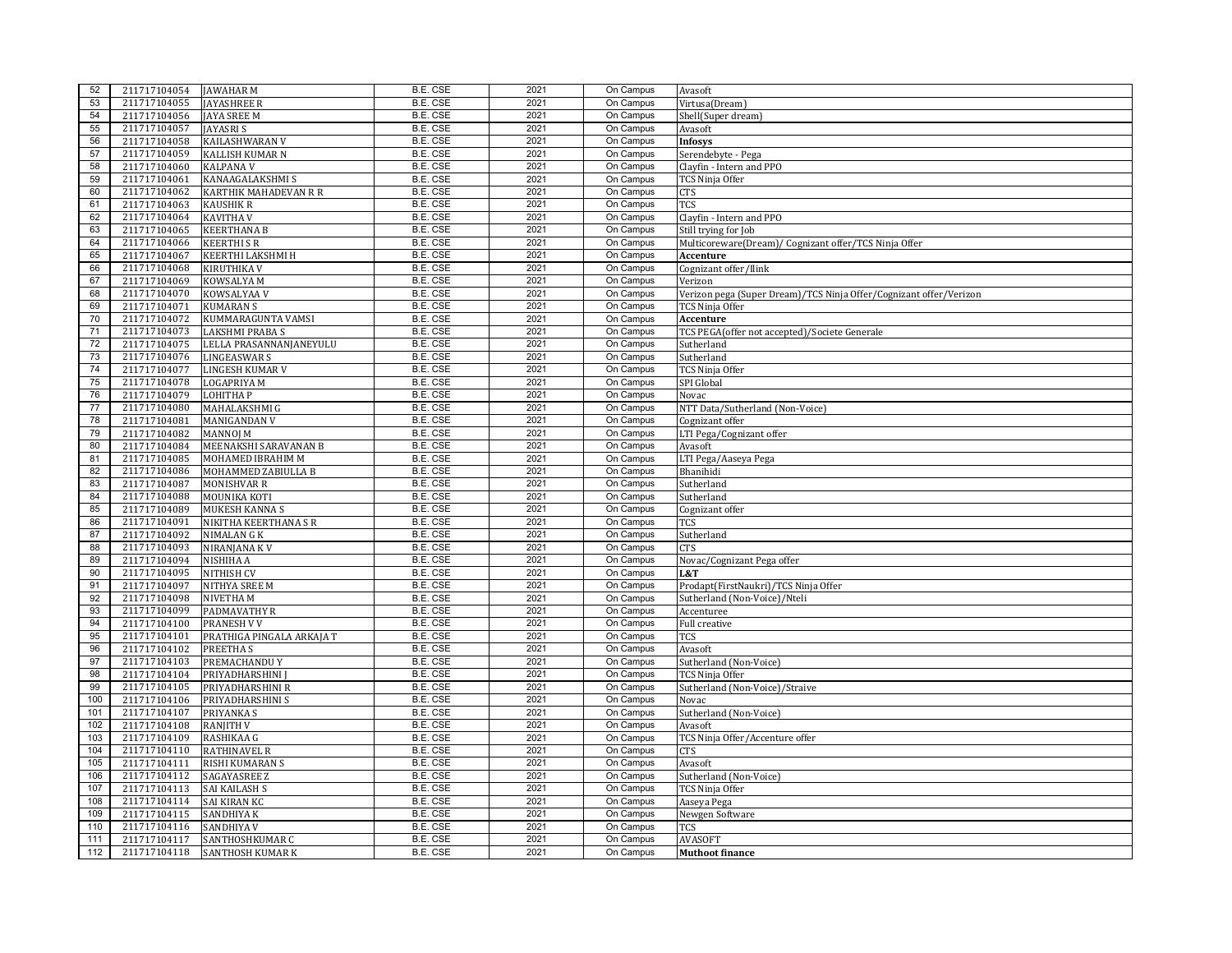| 113 | 211717104119                 | <b>SARATH S</b>         | B.E. CSE                    | 2021         | On Campus              | <b>AVASOFT</b>                                                    |
|-----|------------------------------|-------------------------|-----------------------------|--------------|------------------------|-------------------------------------------------------------------|
| 114 | 211717104120                 | SARAVANAKUMAR P         | <b>B.E. CSE</b>             | 2021         | On Campus              | Prompt Personnel                                                  |
| 115 | 211717104121                 | <b>SARAVANAN</b> J      | B.E. CSE                    | 2021         | On Campus              | <b>TCS PEGA/Infosys</b>                                           |
| 116 | 211717104122                 | <b>SARIDHAM</b>         | <b>B.E. CSE</b>             | 2021         | On Campus              | <b>AVASOFT</b>                                                    |
| 117 | 211717104123                 | <b>SHALINI A</b>        | B.E. CSE                    | 2021         | On Campus              | <b>Tata Communications</b>                                        |
| 118 | 211717104124                 | <b>SHALINI R</b>        | <b>B.E. CSE</b>             | 2021         | On Campus              | Accenture offer/Sutherland (Non-Voice)                            |
| 119 | 211717104125                 | SHANTHOSH KP            | <b>B.E. CSE</b>             | 2021         | On Campus              | <b>AVASOFT</b>                                                    |
| 120 | 211717104126                 | SHARAN RAJ G            | B.E. CSE                    | 2021         | On Campus              | Mindtree (Drive 2)/Huron Consulting                               |
| 121 | 211717104127                 | SHARMILA N              | B.E. CSE                    | 2021         | On Campus              | AVASOFT                                                           |
| 122 | 211717104128                 | SHATYA HARIHARAN S      | <b>B.E. CSE</b>             | 2021         | On Campus              | <b>AVASOFT</b>                                                    |
| 123 | 211717104129                 | <b>SHRAVANI B S</b>     | <b>B.E. CSE</b>             | 2021         | On Campus              | Prodapt(FirstNaukri)/Cognizant offer                              |
| 124 | 211717104130                 | SIVASANKARI S           | <b>B.E. CSE</b>             | 2021         | On Campus              | Mindgate (drive2)                                                 |
| 125 | 211717104131                 | SMISHA PRASAD           | B.E. CSE                    | 2021         | On Campus              | TCS Ninja offer/Cognizant offer                                   |
| 126 | 211717104132                 | SNEHITHA G              | <b>B.E. CSE</b>             | 2021         | On Campus              | Virtusa (Dream)/ Areteans - Pega/TCS Digital(Super dream)/Verizon |
| 127 | 211717104133                 | <b>SONIKA MR</b>        | <b>B.E. CSE</b>             | 2021         | On Campus              | Capegemini                                                        |
| 128 | 211717104134                 | SOWMIYA S               | B.E. CSE                    | 2021         | On Campus              | Novac                                                             |
| 129 | 211717104135                 | SOWNDARYA S             | B.E. CSE                    | 2021         | On Campus              | Sutherland                                                        |
| 130 | 211717104136                 | SRIDHAR S               | <b>B.E. CSE</b>             | 2021         | On Campus              | <b>AVASOFT</b>                                                    |
| 131 | 211717104137                 | <b>SUJITHRA R</b>       | B.E. CSE                    | 2021         | On Campus              | <b>AVASOFT</b>                                                    |
| 132 | 211717104138                 | <b>SURESHAS</b>         | <b>B.E. CSE</b>             | 2021         | On Campus              | TCS Ninia offer                                                   |
| 133 | 211717104139                 | SUSHANTH ARUNACHALAM A  | B.E. CSE                    | 2021         | On Campus              | Serendebyte - Pega/Wipro                                          |
| 134 | 211717104140                 | SWETHA K B              | B.E. CSE                    | 2021         | On Campus              | Nteli                                                             |
| 135 | 211717104141                 | <b>TAMILMARAN P</b>     | <b>B.E. CSE</b>             | 2021         | On Campus              | <b>AVASOFT</b>                                                    |
| 136 | 211717104142                 | <b>TARUN SASTRY N</b>   | B.E. CSE                    | 2021         | On Campus              | Maveric Systems/Sutherland (Non-Voice)                            |
| 137 | 211717104143                 | THAMARAI SEVAN U        | <b>B.E. CSE</b>             | 2021         | On Campus              | AVASOFT                                                           |
| 138 | 211717104144                 | <b>UMA MAHESHWARI M</b> | B.E. CSE                    | 2021         | On Campus              | Novac/Avasoft                                                     |
| 139 | 211717104145                 | <b>VADIVEL K</b>        | <b>B.E. CSE</b>             | 2021         | On Campus              | <b>AVASOFT</b>                                                    |
| 140 | 211717104146                 | VALLI MADHUMITHA S      | B.E. CSE                    | 2021         | On Campus              |                                                                   |
| 141 | 211717104147                 |                         | <b>B.E. CSE</b>             | 2021         | On Campus              | Sutherland/Asahi Technology                                       |
| 142 | 211717104148                 | VARSHA R                | <b>B.E. CSE</b>             | 2021         | On Campus              | Full creative                                                     |
| 143 | 211717104149                 | <b>VENKATESH CH</b>     | <b>B.E. CSE</b>             | 2021         | On Campus              | <b>TCS PEGA</b>                                                   |
| 144 |                              | <b>VIBILLESHNEE U</b>   | B.E. CSE                    | 2021         | On Campus              | Accenture                                                         |
| 145 | 211717104150                 | <b>VIGNESHWARK</b>      |                             |              |                        | TCS Ninja Offer                                                   |
| 146 | 211717104151<br>211717104152 | <b>VIGNESHWARAN S</b>   | B.E. CSE<br><b>B.E. CSE</b> | 2021<br>2021 | On Campus<br>On Campus | Cognizant offer                                                   |
| 147 |                              | VIJESH C                | B.E. CSE                    | 2021         | On Campus              | <b>Tata Communications</b>                                        |
|     | 211717104153                 | <b>VINOTHAGAN S</b>     |                             | 2021         |                        | Orion innovation                                                  |
| 148 | 211717104155                 | VISHNUPRIYA R           | B.E. CSE                    |              | On Campus              | <b>AVASOFT</b>                                                    |
| 149 | 211717104156                 | <b>VIVEK JAYAN S</b>    | B.E. CSE                    | 2021         | On Campus              | <b>AVASOFT</b>                                                    |
| 150 | 211717104157                 | YAMINI S                | <b>B.E. CSE</b>             | 2021         | On Campus              | <b>AVASOFT</b>                                                    |
| 151 | 211717104158                 | YASHWANTH N B           | <b>B.E. CSE</b>             | 2021         | On Campus              | <b>Teliance System</b>                                            |
| 152 | 211717104159                 | YOGESWARI S             | B.E. CSE                    | 2021         | On Campus              | <b>Tata Communications</b>                                        |
| 153 | 211717104160                 | YUVASHREE LAKSHMI N     | B.E. CSE                    | 2021         | On Campus              | AVASOFT                                                           |
| 154 | 211717104301                 | RAJKUMAR S.             | B.E. CSE                    | 2021         | On Campus              | <b>AVASOFT</b>                                                    |
| 155 | 211717105001                 | <b>AJAY KARTHI KR</b>   | <b>B.E-EEE</b>              | 2021         | On Campus              | Cognizant offer                                                   |
| 156 | 211717105002                 | Akhila S                | <b>B.E-EEE</b>              | 2021         | On Campus              | Sutherland                                                        |
| 157 | 211717105003                 | S.S.ANUPRIYA            | <b>B.E-EEE</b>              | 2021         | On Campus              | CTS                                                               |
| 158 | 211717105004                 | Arul Mahim Raja X       | <b>B.E-EEE</b>              | 2021         | On Campus              | COGNIZANT                                                         |
| 159 | 211717105005                 | Bharani R               | <b>B.E-EEE</b>              | 2021         | On Campus              | <b>TCS</b>                                                        |
| 160 | 211717105006                 | <b>BHAVA PRIYA.S</b>    | <b>B.E-EEE</b>              | 2021         | On Campus              | <b>L&amp;T TECHNOLOGY SERVICES</b>                                |
| 161 | 211717105007                 | <b>GANESH A</b>         | <b>B.E-EEE</b>              | 2021         | On Campus              | Elait IT-                                                         |
| 162 | 211717105009                 | Gurru Ram I             | B.E-EEE                     | 2021         | On Campus              | VOLTECH                                                           |
| 163 | 211717105010                 | Harini. V               | <b>B.E-EEE</b>              | 2021         | On Campus              | Cognizant offer                                                   |
| 164 | 211717105011                 | Jagannathan R           | <b>B.E-EEE</b>              | 2021         | On Campus              | TCS                                                               |
| 165 | 211717105012                 | Janith K                | <b>B.E-EEE</b>              | 2021         | On Campus              | <b>TCS</b>                                                        |
| 166 | 211717105013                 | Jayakumar C             | <b>B.E-EEE</b>              | 2021         | On Campus              | Sutherland                                                        |
| 167 | 211717105014                 | Jeswanth Kumar.k.r      | <b>B.E-EEE</b>              | 2021         | On Campus              | Sutherland                                                        |
| 168 | 211717105015                 | Kamatchi Rajeswari S    | <b>B.E-EEE</b>              | 2021         | On Campus              | Sutherland                                                        |
| 169 | 211717105016                 | Kathir Vengat. S        | <b>B.E-EEE</b>              | 2021         | On Campus              | TCS                                                               |
| 170 | 211717105017                 | kavyashree.r            | B.E-EEE                     | 2021         | On Campus              | Avasoft                                                           |
| 171 | 211717105018                 | Keerthana.K.R           | <b>B.E-EEE</b>              | 2021         | On Campus              | Avasoft                                                           |
| 172 | 211717105019                 | Keerthivasan K          | <b>B.E-EEE</b>              | 2021         | On Campus              | <b>WIPRO</b>                                                      |
| 173 | 211717105020                 | Krudhash N              | <b>B.E-EEE</b>              | 2021         | On Campus              | TCS                                                               |
|     |                              |                         |                             |              |                        |                                                                   |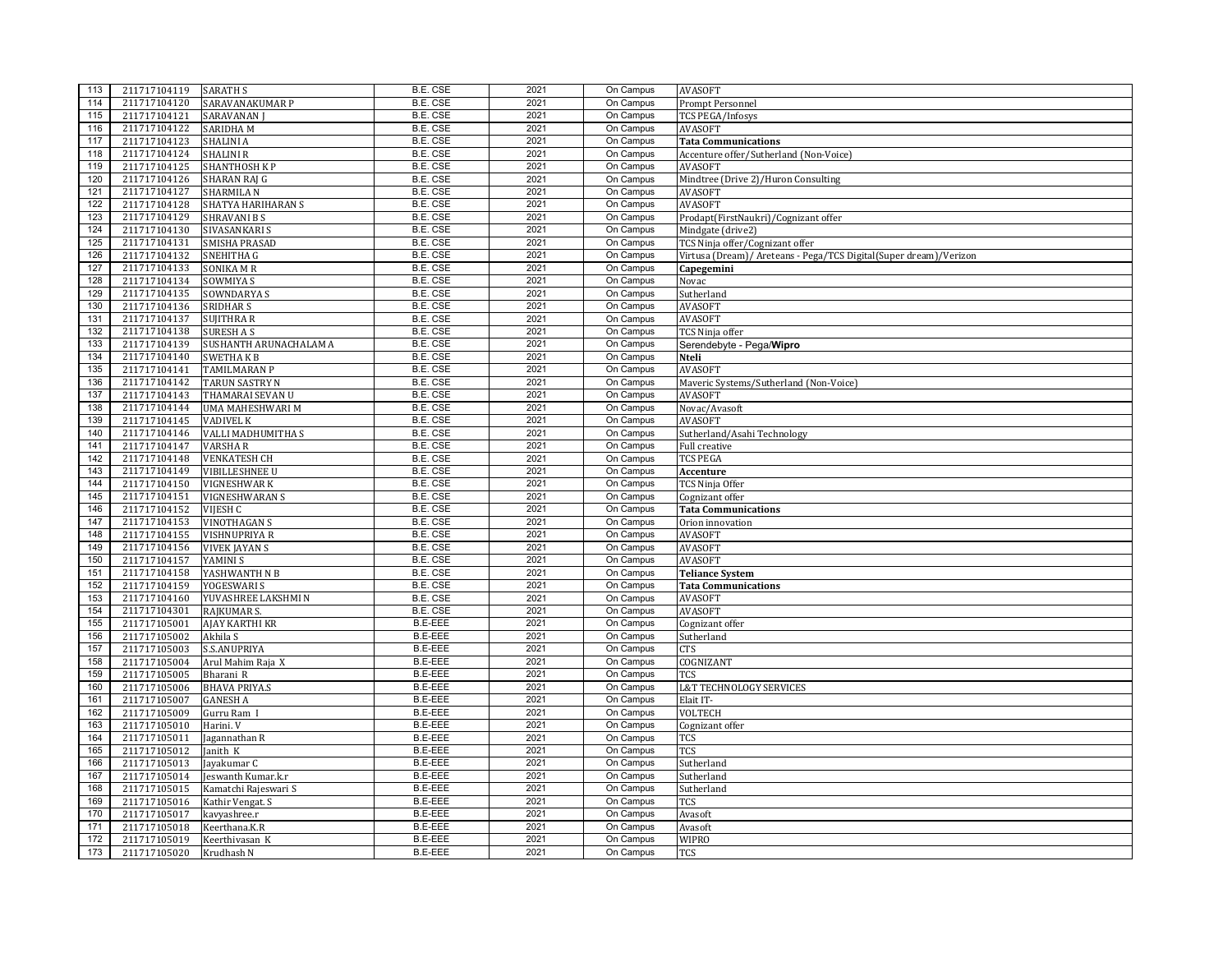| 174 | 211717105022 | Lakshmi P.S                  | <b>B.E-EEE</b> | 2021 | On Campus | CTS                                |
|-----|--------------|------------------------------|----------------|------|-----------|------------------------------------|
| 175 | 211717105023 | Lakshmi Priya T              | <b>B.E-EEE</b> | 2021 | On Campus | <b>CEAT</b>                        |
| 176 | 211717105024 | Lokapriya.A                  | <b>B.E-EEE</b> | 2021 | On Campus | Cognizant offer                    |
| 177 | 211717105025 | Loshika G                    | <b>B.E-EEE</b> | 2021 | On Campus | Avasoft                            |
| 178 | 211717105026 | Manigandan k                 | <b>B.E-EEE</b> | 2021 | On Campus | Mindtree                           |
| 179 | 211717105027 | MOHAMMED KASHIF KABEER .T.R. | <b>B.E-EEE</b> | 2021 | On Campus | Atos                               |
| 180 | 211717105028 | Mohammed Suhail A            | <b>B.E-EEE</b> | 2021 | On Campus | <b>STRAIVE</b>                     |
| 181 | 211717105029 | Mohan Raj.S                  | <b>B.E-EEE</b> | 2021 | On Campus | TCS                                |
| 182 | 211717105030 | M.s.muhilan                  | <b>B.E-EEE</b> | 2021 | On Campus | <b>FLEXTRONICS</b>                 |
| 183 | 211717105031 | Nithyakalyani K              | <b>B.E-EEE</b> | 2021 | On Campus | TCS Ninja Offer                    |
| 184 | 211717105032 | Nivetha M                    | <b>B.E-EEE</b> | 2021 | On Campus | Avasoft                            |
| 185 | 211717105033 | Nivetha R                    | <b>B.E-EEE</b> | 2021 | On Campus | Avasoft                            |
| 186 | 211717105034 | Prabhakaran p                | <b>B.E-EEE</b> | 2021 | On Campus | TCS                                |
| 187 | 211717105036 | M. Ramamoorthy               | <b>B.E-EEE</b> | 2021 | On Campus | ONWARD TECHNOLOGIES                |
| 188 | 211717105037 | Santhosh.R                   | <b>B.E-EEE</b> | 2021 | On Campus | SUTHERLAND                         |
| 189 | 211717105038 | Sarankumar Tc                | <b>B.E-EEE</b> | 2021 | On Campus | Avasoft                            |
| 190 | 211717105039 | Siva ganesh.K                | <b>B.E-EEE</b> | 2021 | On Campus | CTS                                |
| 191 | 211717105040 | S.Snehapriya                 | <b>B.E-EEE</b> | 2021 | On Campus | <b>CEAT</b>                        |
| 192 | 211717105041 | Sridhar M                    | <b>B.E-EEE</b> | 2021 | On Campus | YOUNGSHIN AUTOMOTIVE INDIA PVT LTD |
| 193 | 211717105042 | Sridharan S                  | <b>B.E-EEE</b> | 2021 | On Campus | <b>TCS Ninia Offer</b>             |
| 194 | 211717105043 | Sumithra.P                   | <b>B.E-EEE</b> | 2021 | On Campus | Full creative                      |
| 195 | 211717105044 | Vakatinaveen                 | <b>B.E-EEE</b> | 2021 | On Campus | YOUNGSHIN AUTOMOTIVE INDIA PVT LTD |
| 196 | 211717105045 | Vignesh k                    | <b>B.E-EEE</b> | 2021 | On Campus | Atos                               |
| 197 | 211717105046 | Vignesh S                    | <b>B.E-EEE</b> | 2021 | On Campus | <b>TCS</b>                         |
| 198 | 211717105047 |                              | <b>B.E-EEE</b> | 2021 | On Campus | TATA COMMUNICATIONS                |
| 199 |              | Vijaya prathaban K S         | <b>B.E-EEE</b> | 2021 | On Campus |                                    |
| 200 | 211717105048 | Yogeshwaran V                | <b>B.E-ECE</b> | 2021 | On Campus | Elait IT-                          |
|     | 211717106001 | <b>AADHITYA S V</b>          |                |      |           | Cognizant offer                    |
| 201 | 211717106002 | <b>ABINAYA SHREE M</b>       | <b>B.E-ECE</b> | 2021 | On Campus | Infosys offer/Avasoft              |
| 202 | 211717106003 | ABIRAMI PRADISHA M           | <b>B.E-ECE</b> | 2021 | On Campus | TCS Ninja Offer                    |
| 203 | 211717106004 | <b>ABISH R</b>               | <b>B.E-ECE</b> | 2021 | On Campus | Cognizant offer                    |
| 204 | 211717106005 | <b>AISHWARYA R</b>           | <b>B.E-ECE</b> | 2021 | On Campus | TCS                                |
| 205 | 211717106006 | <b>AKASH R</b>               | <b>B.E-ECE</b> | 2021 | On Campus | CTS                                |
| 206 | 211717106007 | <b>AKSHAY S</b>              | B.E-ECE        | 2021 | On Campus | Areteans - Pega/Infosys (InfyTQ)   |
| 207 | 211717106008 | <b>AKSHAYAKUMAR S</b>        | <b>B.E-ECE</b> | 2021 | On Campus | CTS                                |
| 208 | 211717106009 | <b>AMRUTHAS</b>              | <b>B.E-ECE</b> | 2021 | On Campus | TCS Ninja Offer                    |
| 209 | 211717106010 | <b>ANUPRIYA R</b>            | <b>B.E-ECE</b> | 2021 | On Campus | <b>TCS PEGA</b>                    |
| 210 | 211717106011 | <b>ARAVINDHAN D</b>          | B.E-ECE        | 2021 | On Campus | Atos                               |
| 211 | 211717106012 | ARUL SELSIYA L               | <b>B.E-ECE</b> | 2021 | On Campus | <b>CTS</b>                         |
| 212 | 211717106013 | <b>ARUNDHATHI A</b>          | <b>B.E-ECE</b> | 2021 | On Campus | TCS                                |
| 213 | 211717106014 | <b>ASHWIN HARIHARAN R</b>    | <b>B.E-ECE</b> | 2021 | On Campus | <b>TCS PEGA</b>                    |
| 214 | 211717106015 | <b>AZHAGU JOTHI V</b>        | B.E-ECE        | 2021 | On Campus | Mindtree                           |
| 215 | 211717106016 | <b>BARATH K B</b>            | <b>B.E-ECE</b> | 2021 | On Campus | <b>TCS</b>                         |
| 216 | 211717106017 | <b>BHARANIDHARAN R</b>       | <b>B.E-ECE</b> | 2021 | On Campus | Cognizant offer                    |
| 217 | 211717106018 | <b>BHUVANEESHWARAN V</b>     | <b>B.E-ECE</b> | 2021 | On Campus | Elait IT-                          |
| 218 | 211717106019 | <b>BHUVANESHWARI A</b>       | <b>B.E-ECE</b> | 2021 | On Campus | <b>TCS</b>                         |
| 219 | 211717106020 | <b>CHARUMITHA M</b>          | <b>B.E-ECE</b> | 2021 | On Campus | Sutherland                         |
| 220 | 211717106021 | <b>DESILYAT</b>              | <b>B.E-ECE</b> | 2021 | On Campus | Sutherland                         |
| 221 | 211717106022 | <b>DHANUSH G</b>             | B.E-ECE        | 2021 | On Campus | CTS                                |
| 222 | 211717106023 | <b>DIVAGAR B</b>             | B.E-ECE        | 2021 | On Campus | TCS Ninja Offer                    |
| 223 | 211717106025 | DIVYA M                      | <b>B.E-ECE</b> | 2021 | On Campus | Atos                               |
| 224 | 211717106026 | <b>ELANGOVAN P</b>           | B.E-ECE        | 2021 | On Campus | <b>TCS</b>                         |
| 225 | 211717106027 | <b>ELLAKIYA K</b>            | <b>B.E-ECE</b> | 2021 | On Campus | Sutherland                         |
| 226 | 211717106028 | <b>ESAKKIAMMAL S</b>         | <b>B.E-ECE</b> | 2021 | On Campus | <b>TCS</b>                         |
| 227 | 211717106029 | <b>ESVARYA SREE ST</b>       | <b>B.E-ECE</b> | 2021 | On Campus | Atos                               |
| 228 | 211717106030 | <b>GANESH S</b>              | <b>B.E-ECE</b> | 2021 | On Campus | Accenture offer                    |
| 229 | 211717106031 | GIRIJA G                     | <b>B.E-ECE</b> | 2021 | On Campus | Areteans - Pega                    |
| 230 | 211717106032 | <b>GOKULRAJ K</b>            | <b>B.E-ECE</b> | 2021 | On Campus | CTS                                |
| 231 | 211717106033 | <b>GOPALAKRISHNAN</b> J      | B.E-ECE        | 2021 | On Campus | TCS                                |
| 232 | 211717106034 | <b>GOWSIKA E</b>             | <b>B.E-ECE</b> | 2021 | On Campus | Avasoft                            |
| 233 | 211717106035 | <b>HARINI B R</b>            | B.E-ECE        | 2021 | On Campus | Atos                               |
| 234 | 211717106036 | <b>HARITHAN</b>              | <b>B.E-ECE</b> | 2021 | On Campus | <b>CTS</b>                         |
|     |              |                              |                |      |           |                                    |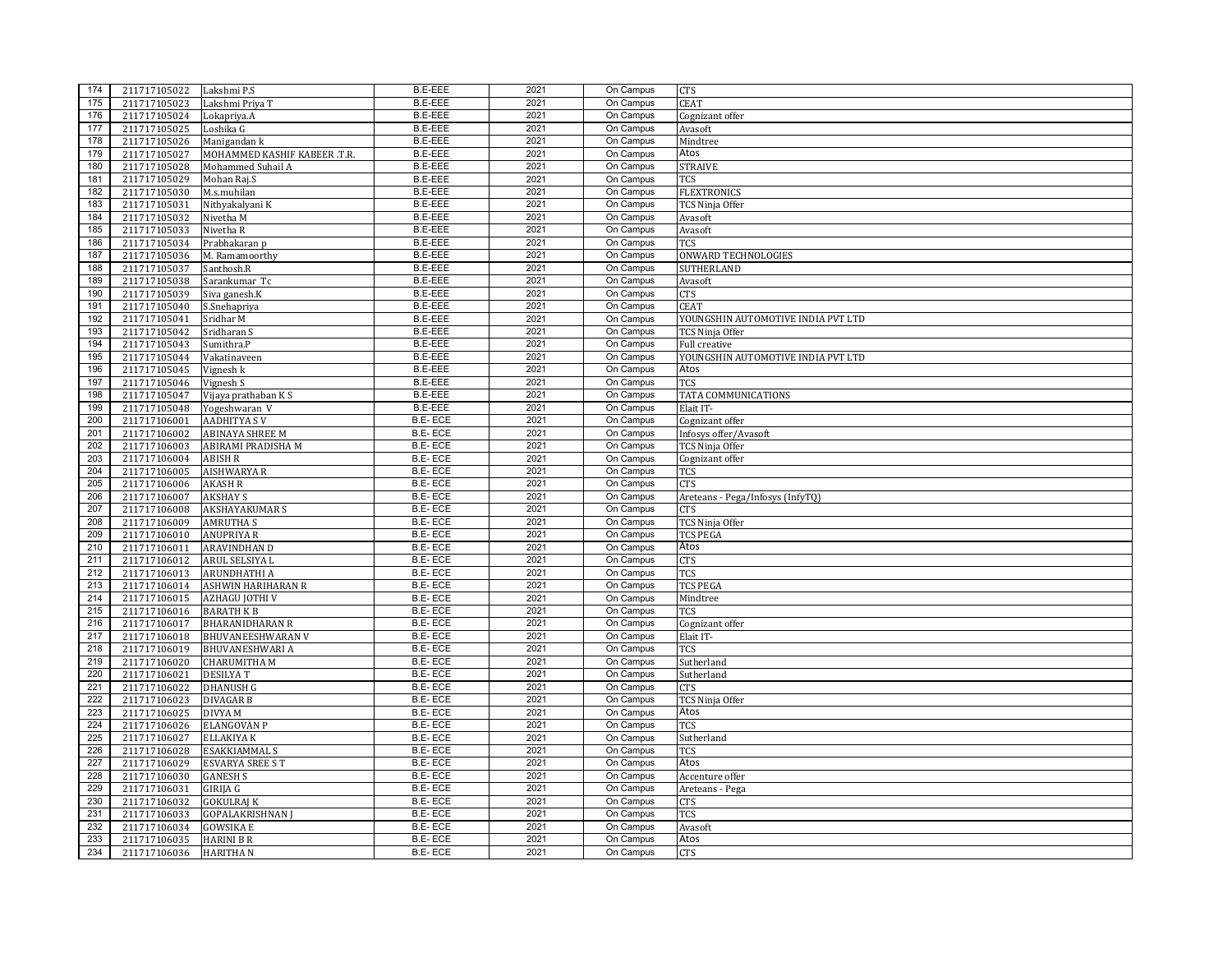| 235 | 211717106037 | HEMAMALIKA D                  | B.E-ECE        | 2021         | On Campus | Sutherland                                     |
|-----|--------------|-------------------------------|----------------|--------------|-----------|------------------------------------------------|
| 236 | 211717106038 | <b>HEMANATHAN M</b>           | <b>B.E-ECE</b> | 2021         | On Campus | Elait IT-                                      |
| 237 | 211717106039 | HEMANTH KUMAR R K             | <b>B.E-ECE</b> | 2021         | On Campus | CTS                                            |
| 238 | 211717106040 | <b>HIMAVARNI K</b>            | <b>B.E-ECE</b> | 2021         | On Campus | <b>TCS</b>                                     |
| 239 | 211717106041 | <b>ISWARYADEVI K</b>          | <b>B.E-ECE</b> | 2021         | On Campus | <b>CTS</b>                                     |
| 240 | 211717106042 | JAGADISH KUMAR S              | <b>B.E-ECE</b> | 2021         | On Campus | Elait IT-                                      |
| 241 | 211717106043 | JAIKISHAN G                   | <b>B.E-ECE</b> | 2021         | On Campus | TCS Ninja Offer                                |
| 242 | 211717106044 | JANANI R                      | B.E-ECE        | 2021         | On Campus | TCS Ninja Offer                                |
| 243 | 211717106045 | JANANI R                      | <b>B.E-ECE</b> | 2021         | On Campus | <b>TCS</b>                                     |
| 244 | 211717106046 | <b>JAWAHAR K</b>              | <b>B.E-ECE</b> | 2021         | On Campus | Atos                                           |
| 245 | 211717106047 | JAYA KANTHAN K                | <b>B.E-ECE</b> | 2021         | On Campus | TCS                                            |
| 246 | 211717106048 | <b>IEGAN V</b>                | <b>B.E-ECE</b> | 2021         | On Campus | <b>CTS</b>                                     |
| 247 | 211717106049 | <b>IEYASHREE S</b>            | B.E-ECE        | 2021         | On Campus | Accenture-Pega                                 |
| 248 | 211717106050 | JOTHIKA D E                   | <b>B.E-ECE</b> | 2021         | On Campus | CTS                                            |
| 249 | 211717106051 | KAAVYA K                      | <b>B.E-ECE</b> | 2021         | On Campus | TCS                                            |
| 250 | 211717106052 | KALYAN TEJA T R               | <b>B.E-ECE</b> | 2021         | On Campus | Elait IT-                                      |
| 251 | 211717106053 | KANAGAKAMAKSHI M              | <b>B.E-ECE</b> | 2021         | On Campus | Accenture offer                                |
| 252 | 211717106054 | KAVETHANJALI V                | <b>B.E-ECE</b> | 2021         | On Campus | Avasoft                                        |
| 253 | 211717106055 | KAVIARASAN D                  | <b>B.E-ECE</b> | 2021         | On Campus | Atos                                           |
| 254 | 211717106056 | KAVIYA PRIYA K                | <b>B.E-ECE</b> | 2021         | On Campus | Infosys Pega(Dream)                            |
| 255 | 211717106057 | KAVYA K                       | <b>B.E-ECE</b> | 2021         | On Campus | TCS                                            |
| 256 | 211717106058 | KEREN NAOMI DEVNESH D         | <b>B.E-ECE</b> | 2021         | On Campus | Cognizant offer                                |
| 257 | 211717106059 |                               | <b>B.E-ECE</b> | 2021         | On Campus |                                                |
| 258 |              | <b>KIRAN V</b><br>KIRUTHIGA S | <b>B.E-ECE</b> | 2021         | On Campus | CTS                                            |
|     | 211717106060 |                               | <b>B.E-ECE</b> |              |           | <b>WIPRO</b>                                   |
| 259 | 211717106061 | KIRUTHIKA R                   | <b>B.E-ECE</b> | 2021<br>2021 | On Campus | <b>JBM AUTO LIMITED</b>                        |
| 260 | 211717106062 | KISHORE S                     |                | 2021         | On Campus | TCS                                            |
| 261 | 211717106063 | KOKILA J                      | <b>B.E-ECE</b> |              | On Campus | Sutherland                                     |
| 262 | 211717106064 | KONDARI CHAITHANYA KUMAR      | B.E-ECE        | 2021         | On Campus | Cognizant Pega offer                           |
| 263 | 211717106065 | KOUSHIK RAM C                 | <b>B.E-ECE</b> | 2021         | On Campus | Cognizant offer                                |
| 264 | 211717106066 | LAKSHMI PRIYA R               | B.E-ECE        | 2021         | On Campus | TCS                                            |
| 265 | 211717106067 | LAVANYA U                     | B.E-ECE        | 2021         | On Campus | <b>JBM AUTO LIMITED</b>                        |
| 266 | 211717106068 | LEEDA M                       | <b>B.E-ECE</b> | 2021         | On Campus | CTS                                            |
| 267 | 211717106069 | <b>MANIBALAN V</b>            | <b>B.E-ECE</b> | 2021         | On Campus | Elait IT-                                      |
| 268 | 211717106070 | <b>MANNEM RAVITEJA</b>        | B.E-ECE        | 2021         | On Campus | Cognizant offer/iLink/Vuram Technology (Dream) |
| 269 | 211717106071 | <b>MANO RANJITHA K</b>        | <b>B.E-ECE</b> | 2021         | On Campus | <b>JBM AUTO LIMITED</b>                        |
| 270 | 211717106072 | MOHAMMED IRSHATH S            | <b>B.E-ECE</b> | 2021         | On Campus | TCS                                            |
| 271 | 211717106073 | MONICA D                      | <b>B.E-ECE</b> | 2021         | On Campus | TCS Ninja offer                                |
| 272 | 211717106074 | <b>MUHIBUDEEN K</b>           | <b>B.E-ECE</b> | 2021         | On Campus | Atos                                           |
| 273 | 211717106075 | MUNISHKARTHICK P              | <b>B.E-ECE</b> | 2021         | On Campus | <b>JBM AUTO LIMITED</b>                        |
| 274 | 211717106076 | <b>MYTHILIP</b>               | B.E-ECE        | 2021         | On Campus | Infosys offer                                  |
| 275 | 211717106077 | NAGELLA KISHORE KUMAR REDDY   | B.E-ECE        | 2021         | On Campus | Infosys (InfyTQ)                               |
| 276 | 211717106078 | NASIMA BANU A                 | B.E-ECE        | 2021         | On Campus | <b>CTS</b>                                     |
| 277 | 211717106079 | <b>NAVEEN KUMAR M</b>         | <b>B.E-ECE</b> | 2021         | On Campus | LTI Pega                                       |
| 278 | 211717106080 | NIRMAL RAJ S                  | <b>B.E-ECE</b> | 2021         | On Campus | TCS                                            |
| 279 | 211717106081 | NISHOK THULASIMANI            | <b>B.E-ECE</b> | 2021         | On Campus | Avasoft                                        |
| 280 | 211717106082 | NIVETHA L                     | <b>B.E-ECE</b> | 2021         | On Campus | LTI Pega                                       |
| 281 | 211717106083 | PADIGINENI THANUSHA           | <b>B.E-ECE</b> | 2021         | On Campus | Infosys Pega(Dream)                            |
| 282 | 211717106084 | PAVITHRA G                    | B.E-ECE        | 2021         | On Campus | Avasoft/Accenture offer                        |
| 283 | 211717106085 | POOJA S                       | B.E-ECE        | 2021         | On Campus | Cognizant offer                                |
| 284 | 211717106086 | PRAKASHRAJ V                  | <b>B.E-ECE</b> | 2021         | On Campus | CTS                                            |
| 285 | 211717106087 | <b>PRAVEEN CV</b>             | B.E-ECE        | 2021         | On Campus | Cognizant offer                                |
| 286 | 211717106088 | <b>PRAVEENA R</b>             | <b>B.E-ECE</b> | 2021         | On Campus | Avasoft                                        |
| 287 | 211717106089 | PRAVESH N                     | <b>B.E-ECE</b> | 2021         | On Campus | <b>JBM AUTO LIMITED</b>                        |
| 288 | 211717106090 | PRAVITHA LAKSHMI C            | <b>B.E-ECE</b> | 2021         | On Campus | Sutherland                                     |
| 289 | 211717106091 | PREETHI D                     | <b>B.E-ECE</b> | 2021         | On Campus | Sutherland                                     |
| 290 | 211717106092 | <b>PREETHIS</b>               | <b>B.E-ECE</b> | 2021         | On Campus | Sutherland                                     |
| 291 | 211717106093 | PREM S                        | <b>B.E-ECE</b> | 2021         | On Campus | Cognizant offer                                |
| 292 | 211717106094 | PREMAR                        | <b>B.E-ECE</b> | 2021         | On Campus | <b>JBM AUTO LIMITED</b>                        |
| 293 | 211717106095 | RAAM PRANEETH A               | <b>B.E-ECE</b> | 2021         | On Campus | Sutherland                                     |
| 294 | 211717106096 | RAGHUAL R                     | <b>B.E-ECE</b> | 2021         | On Campus | TCS Ninja offer/Mindtree                       |
| 295 | 211717106097 | RAGUL N A                     | <b>B.E-ECE</b> | 2021         | On Campus | Cognizant offer                                |
|     |              |                               |                |              |           |                                                |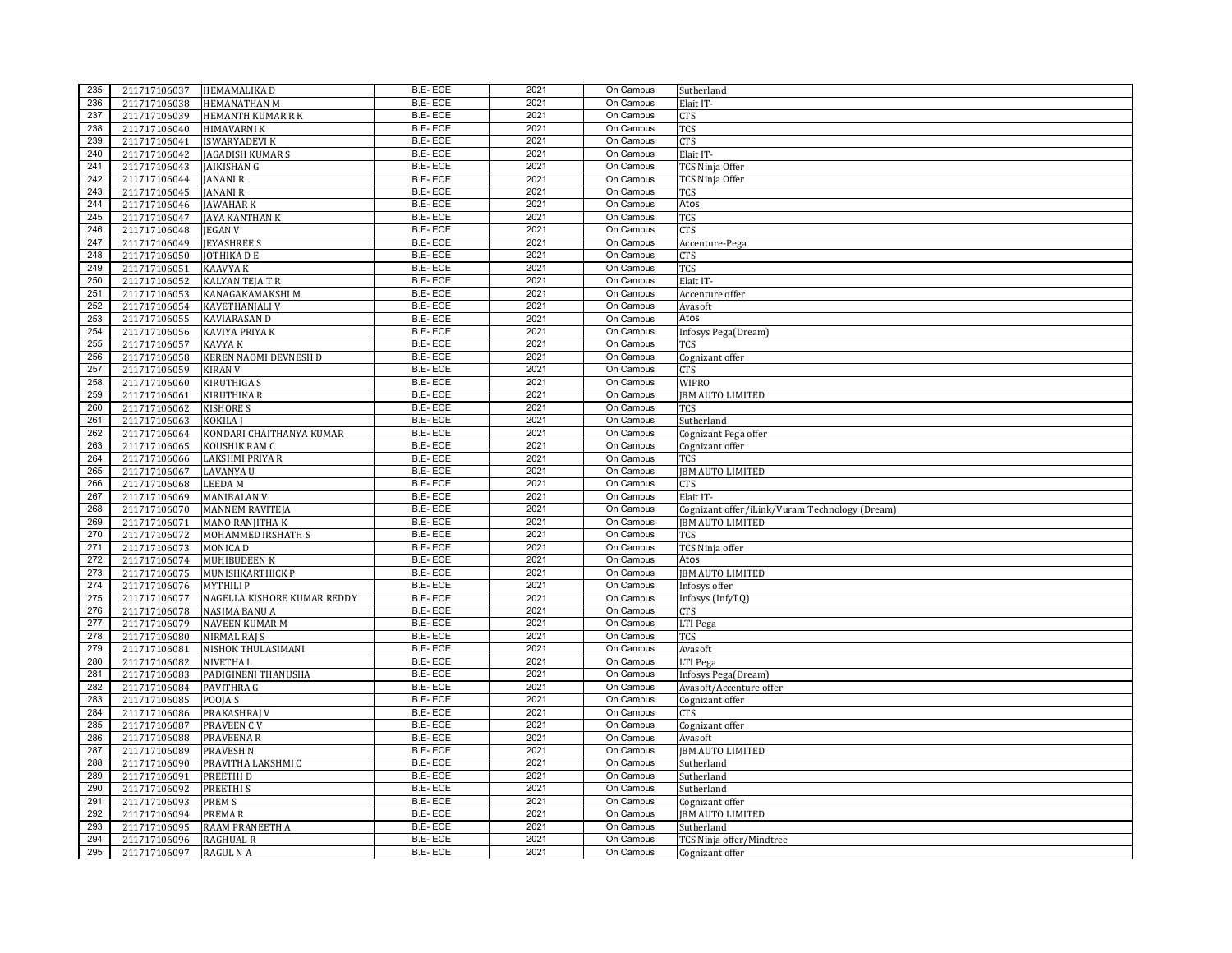| 296 | 211717106098                 | <b>RAHUL T R</b>                              | B.E-ECE               | 2021 | On Campus | <b>JBM AUTO LIMITED</b>                                                             |
|-----|------------------------------|-----------------------------------------------|-----------------------|------|-----------|-------------------------------------------------------------------------------------|
| 297 | 211717106099                 | <b>RAMALINGAM R</b>                           | <b>B.E-ECE</b>        | 2021 | On Campus | <b>TCS PEGA</b>                                                                     |
| 298 | 211717106100                 | <b>RAMKUMAR S</b>                             | <b>B.E-ECE</b>        | 2021 | On Campus | Cognizant offer                                                                     |
| 299 | 211717106101                 | <b>RAMYA S</b>                                | <b>B.E-ECE</b>        | 2021 | On Campus | CTS                                                                                 |
| 300 | 211717106102                 | <b>RAMYAAD</b>                                | <b>B.E-ECE</b>        | 2021 | On Campus | Cognizant offer                                                                     |
| 301 | 211717106103                 | RAMYA BHARATHI T                              | B.E-ECE               | 2021 | On Campus | Elait IT-                                                                           |
| 302 | 211717106104                 | <b>REVATHIS</b>                               | <b>B.E-ECE</b>        | 2021 | On Campus | <b>JBM AUTO LIMITED</b>                                                             |
| 303 | 211717106105                 | RIYAS HAMEED M                                | <b>B.E-ECE</b>        | 2021 | On Campus | <b>TCS</b>                                                                          |
| 304 | 211717106107                 | <b>SAISANTHOSH I</b>                          | <b>B.E-ECE</b>        | 2021 | On Campus | CTS                                                                                 |
| 305 | 211717106108                 | <b>SAMABESAK V</b>                            | <b>B.E-ECE</b>        | 2021 | On Campus | Avasoft                                                                             |
| 306 | 211717106110                 | <b>SANDHIYA R</b>                             | <b>B.E-ECE</b>        | 2021 | On Campus | <b>JBM AUTO LIMITED</b>                                                             |
| 307 | 211717106111                 | <b>SANGEETHAK</b>                             | <b>B.E-ECE</b>        | 2021 | On Campus | TCS                                                                                 |
| 308 | 211717106112                 | <b>SANTHOSH M</b>                             | <b>B.E-ECE</b>        | 2021 | On Campus | Virtusa (Dream)                                                                     |
| 309 | 211717106113                 | <b>SANTHOSHBABU S</b>                         | <b>B.E-ECE</b>        | 2021 | On Campus | Atos                                                                                |
| 310 | 211717106114                 | <b>SARAVANAN M</b>                            | B.E-ECE               | 2021 | On Campus | Sutherland                                                                          |
| 311 | 211717106115                 | SHARMILAA DEVI M                              | <b>B.E-ECE</b>        | 2021 | On Campus | TCS                                                                                 |
| 312 | 211717106116                 | <b>SHRIRAM S</b>                              | B.E-ECE               | 2021 | On Campus | <b>JBM AUTO LIMITED</b>                                                             |
| 313 | 211717106117                 |                                               | <b>B.E-ECE</b>        | 2021 | On Campus |                                                                                     |
| 314 |                              | SINDHUJA K                                    |                       | 2021 |           | TCS                                                                                 |
|     | 211717106118                 | <b>SIVA SANKAR A</b>                          | B.E-ECE               |      | On Campus | <b>TCS PEGA</b>                                                                     |
| 315 | 211717106119                 | SOWMIYA T                                     | B.E-ECE               | 2021 | On Campus | CTS                                                                                 |
| 316 | 211717106120                 | <b>SRIRAM V</b>                               | <b>B.E-ECE</b>        | 2021 | On Campus | <b>JBM AUTO LIMITED</b>                                                             |
| 317 | 211717106121                 | <b>SUBHATHRA E K</b>                          | B.E-ECE               | 2021 | On Campus | Cognizant offer                                                                     |
| 318 | 211717106122                 | <b>SUBRAMANIAN SV</b>                         | <b>B.E-ECE</b>        | 2021 | On Campus | Elait IT-                                                                           |
| 319 | 211717106123                 | <b>SUHAIB HASSAN M K</b>                      | B.E-ECE               | 2021 | On Campus | Cognizant offer/iLink/Vuram Technology (Dream)/ZOHO Dream/ Freshworks (Dream Offer) |
| 320 | 211717106124                 | <b>SURYAR</b>                                 | <b>B.E-ECE</b>        | 2021 | On Campus | TCS                                                                                 |
| 321 | 211717106125                 | SURYAPRAKASH A                                | B.E-ECE               | 2021 | On Campus | Cognizant offer                                                                     |
| 322 | 211717106127                 | SWARNAPRIYA N                                 | <b>B.E-ECE</b>        | 2021 | On Campus | TCS Ninja offer                                                                     |
| 323 | 211717106128                 | THIRUMAHAL B                                  | <b>B.E-ECE</b>        | 2021 | On Campus | Infosys                                                                             |
| 324 | 211717106130                 | <b>UMESH KHANTHAN S</b>                       | <b>B.E-ECE</b>        | 2021 | On Campus | TCS Ninja(Codevita)                                                                 |
| 325 | 211717106131                 | VANITHA R                                     | <b>B.E-ECE</b>        | 2021 | On Campus | CTS                                                                                 |
| 326 | 211717106132                 | VASANTHAPRIYA V                               | <b>B.E-ECE</b>        | 2021 | On Campus | Infosys                                                                             |
| 327 | 211717106133                 | <b>VIGNESH K</b>                              | <b>B.E-ECE</b>        | 2021 | On Campus | Sutherland                                                                          |
| 328 | 211717106134                 | <b>VISHALI B R</b>                            | <b>B.E-ECE</b>        | 2021 | On Campus | TCS                                                                                 |
| 329 | 211717106135                 | <b>VISHALI V</b>                              | <b>B.E-ECE</b>        | 2021 | On Campus | Atos                                                                                |
| 330 | 211717106136                 | YUGESH A E                                    | B.E-ECE               | 2021 | On Campus | Infosys offer                                                                       |
| 331 | 211717106137                 | YUVADHARSENI V U                              | <b>B.E-ECE</b>        | 2021 | On Campus | Accenture-Pega                                                                      |
| 332 | 211717114001                 | <b>AADARSH S</b>                              | <b>B.E-MECHANICAL</b> | 2021 | On Campus | CTS                                                                                 |
| 333 | 211717114002                 | <b>ABHINAV LV</b>                             | <b>B.E-MECHANICAL</b> | 2021 | On Campus | <b>FULL Creative Pvt Ltd</b>                                                        |
| 334 | 211717114003                 | <b>ABHISHEKN</b>                              | <b>B.E-MECHANICAL</b> | 2021 | On Campus | <b>JBM AUTO LIMITED</b>                                                             |
| 335 | 211717114004                 | <b>ABHISHEK V</b>                             | <b>B.E-MECHANICAL</b> | 2021 | On Campus | Infosys                                                                             |
| 336 | 211717114005                 | <b>ABISHEAK M</b>                             | <b>B.E-MECHANICAL</b> | 2021 | On Campus | CTS                                                                                 |
| 337 | 211717114007                 | <b>ADITHYAN S</b>                             | <b>B.E-MECHANICAL</b> | 2021 | On Campus | <b>JBM AUTO LIMITED</b>                                                             |
| 338 | 211717114008                 | AJAI D                                        | <b>B.E-MECHANICAL</b> | 2021 | On Campus | Flex                                                                                |
| 339 | 211717114010                 | <b>AJEN ROGER A</b>                           | <b>B.E-MECHANICAL</b> | 2021 | On Campus | TCS Ninja offer/Fisher Emerson Electric(Core)                                       |
| 340 | 211717114011                 | <b>AJMAL MENAZ P</b>                          | <b>B.E-MECHANICAL</b> | 2021 | On Campus | <b>AGILISIUM</b>                                                                    |
| 341 | 211717114012                 | <b>AKASH C</b>                                | <b>B.E-MECHANICAL</b> | 2021 | On Campus | Flex                                                                                |
| 342 | 211717114013                 | <b>AKASH S</b>                                | <b>B.E-MECHANICAL</b> | 2021 | On Campus | Accenture                                                                           |
| 343 | 211717114014                 | <b>AKASH SA</b>                               | <b>B.E-MECHANICAL</b> | 2021 | On Campus | <b>JBM AUTO LIMITED</b>                                                             |
| 344 | 211717114015                 | <b>AKASH V S</b>                              | <b>B.E-MECHANICAL</b> | 2021 | On Campus | ImpactGuru                                                                          |
| 345 | 211717114016                 | ALLAN JOSEPH BRIGHT A                         | <b>B.E-MECHANICAL</b> | 2021 | On Campus | ImpactGuru                                                                          |
| 346 | 211717114017                 | <b>ANBUMANIT</b>                              | <b>B.E-MECHANICAL</b> | 2021 | On Campus | <b>JBM AUTO LIMITED</b>                                                             |
| 347 | 211717114018                 | <b>ANUSHA A</b>                               | <b>B.E-MECHANICAL</b> | 2021 | On Campus | CTS                                                                                 |
| 348 |                              |                                               | <b>B.E-MECHANICAL</b> | 2021 | On Campus | <b>JBM AUTO LIMITED</b>                                                             |
| 349 | 211717114019<br>211717114020 | <b>ARAVIND KUMAR R</b><br><b>ARAVINTHAN R</b> | <b>B.E-MECHANICAL</b> | 2021 | On Campus | <b>TEMENOS</b>                                                                      |
| 350 |                              |                                               | <b>B.E-MECHANICAL</b> | 2021 | On Campus |                                                                                     |
|     | 211717114021<br>211717114022 | <b>ARJUNK</b>                                 | <b>B.E-MECHANICAL</b> | 2021 | On Campus | TCS Ninja Offer<br><b>AGILISIUM</b>                                                 |
| 351 |                              | <b>ARUN</b>                                   |                       | 2021 |           |                                                                                     |
| 352 | 211717114023                 | ARVIND SRINIVASAN                             | <b>B.E-MECHANICAL</b> |      | On Campus | Cognizant offer/Fisher Emerson Electric(Core)                                       |
| 353 | 211717114024                 | <b>ASHWIN KISHORE V</b>                       | <b>B.E-MECHANICAL</b> | 2021 | On Campus | Flex                                                                                |
| 354 | 211717114025                 | <b>ASHWINTH RAJ Y</b>                         | <b>B.E-MECHANICAL</b> | 2021 | On Campus | Flex                                                                                |
| 355 | 211717114026                 | <b>BALACHANDRAN K</b>                         | <b>B.E-MECHANICAL</b> | 2021 | On Campus | <b>AGILISIUM</b>                                                                    |
| 356 | 211717114027                 | <b>BALAMURUGAN A</b>                          | <b>B.E-MECHANICAL</b> | 2021 | On Campus | <b>JBM AUTO LIMITED</b>                                                             |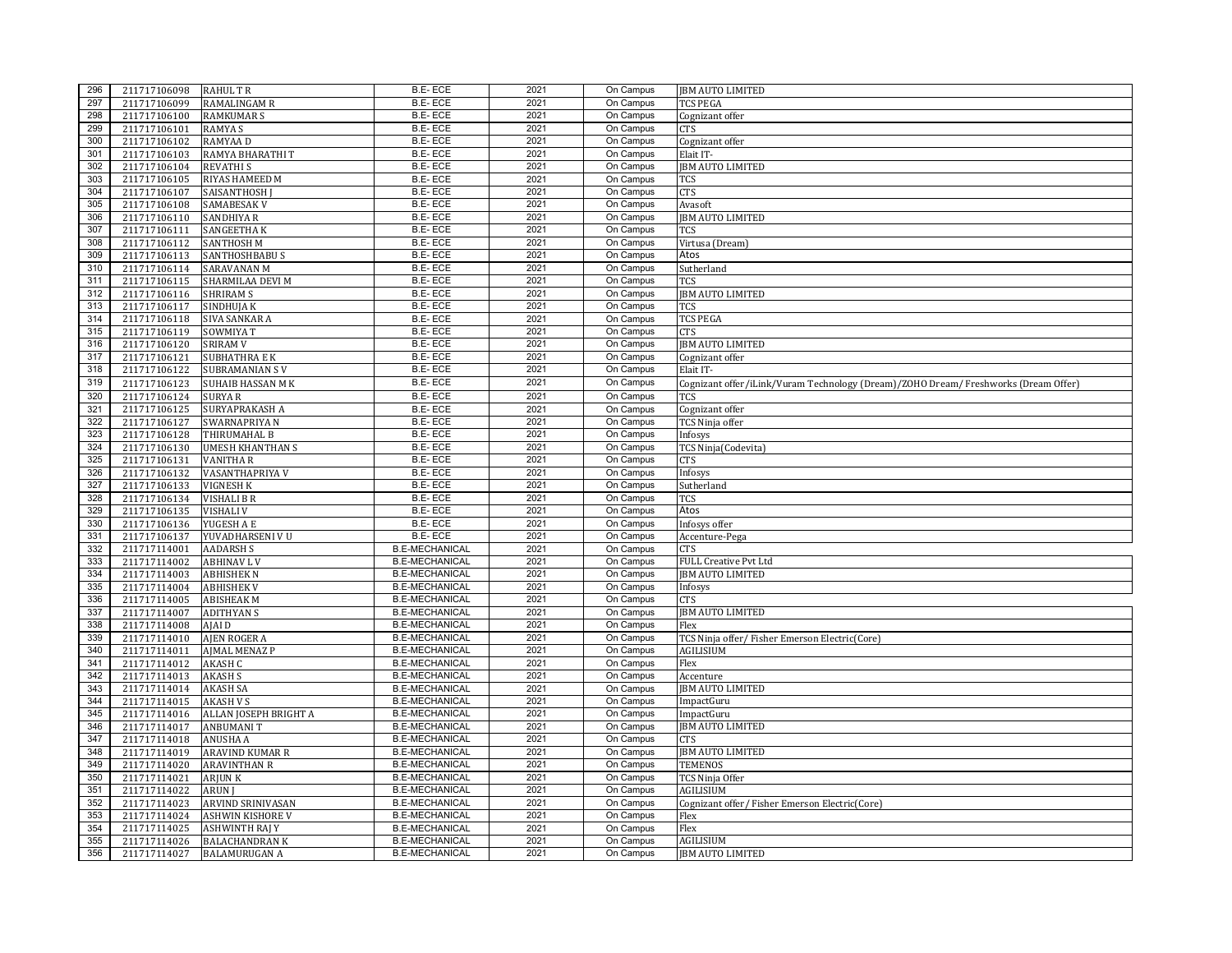| 357        |                              | 211717114028 BALAVIGNESH C E                 | <b>B.E-MECHANICAL</b> | 2021 | On Campus              | Flex                                            |
|------------|------------------------------|----------------------------------------------|-----------------------|------|------------------------|-------------------------------------------------|
| 358        | 211717114029                 | <b>BARATH R</b>                              | <b>B.E-MECHANICAL</b> | 2021 | On Campus              | <b>JBM AUTO LIMITED</b>                         |
| 359        | 211717114031                 | <b>BHARATH K</b>                             | <b>B.E-MECHANICAL</b> | 2021 | On Campus              | Sutherland                                      |
| 360        | 211717114032                 | <b>BHARATH KUMAR K S</b>                     | <b>B.E-MECHANICAL</b> | 2021 | On Campus              | TCS Ninja Offer                                 |
| 361        | 211717114033                 | BHARAT RAJ D                                 | <b>B.E-MECHANICAL</b> | 2021 | On Campus              | TCS                                             |
| 362        | 211717114034                 | <b>BHUVANESHWARS</b>                         | <b>B.E-MECHANICAL</b> | 2021 | On Campus              | ImpactGuru                                      |
| 363        | 211717114035                 | <b>CHARLES IMMANUEL</b>                      | <b>B.E-MECHANICAL</b> | 2021 | On Campus              | <b>AGILISIUM</b>                                |
| 364        | 211717114036                 | <b>CHENTHIL KUMARAN K</b>                    | <b>B.E-MECHANICAL</b> | 2021 | On Campus              | Avasoft                                         |
| 365        | 211717114037                 | <b>DEEPAKM</b>                               | <b>B.E-MECHANICAL</b> | 2021 | On Campus              | <b>IBM AUTO LIMITED</b>                         |
| 366        | 211717114038                 | <b>DHEERAJ AJ</b>                            | <b>B.E-MECHANICAL</b> | 2021 | On Campus              | Infosys                                         |
| 367        | 211717114039                 | <b>DHILIP K</b>                              | <b>B.E-MECHANICAL</b> | 2021 | On Campus              | <b>SUTHERLAND</b>                               |
| 368        | 211717114041                 | DHIVYA PRAKHASH V                            | <b>B.E-MECHANICAL</b> | 2021 | On Campus              | CTS                                             |
| 369        | 211717114042                 | <b>DINESH SS</b>                             | <b>B.E-MECHANICAL</b> | 2021 | On Campus              | intellect                                       |
| 370        | 211717114043                 | ELAVARASAN VP                                | <b>B.E-MECHANICAL</b> | 2021 | On Campus              | <b>JBM AUTO LIMITED</b>                         |
| 371        | 211717114044                 | <b>GAUTHAM S</b>                             | <b>B.E-MECHANICAL</b> | 2021 | On Campus              | SUTHERLAND                                      |
| 372        | 211717114045                 | <b>GHOUSE MOHAIDEEN A</b>                    | <b>B.E-MECHANICAL</b> | 2021 | On Campus              | CTS                                             |
| 373        | 211717114046                 | <b>GIRESH M</b>                              | <b>B.E-MECHANICAL</b> | 2021 | On Campus              | TCS Ninja offer / Fisher Emerson Electric(Core) |
| 374        | 211717114047                 | <b>GNANASEKAR M</b>                          | <b>B.E-MECHANICAL</b> | 2021 | On Campus              | TCS                                             |
| 375        | 211717114048                 | GOKUL R                                      | <b>B.E-MECHANICAL</b> | 2021 | On Campus              | CTS                                             |
| 376        | 211717114049                 | <b>GOKULAKAREN P</b>                         | <b>B.E-MECHANICAL</b> | 2021 | On Campus              | Sutherland                                      |
| 377        | 211717114050                 | <b>GOKULRAJ S</b>                            | <b>B.E-MECHANICAL</b> | 2021 | On Campus              | Cognizant offer                                 |
| 378        | 211717114051                 | <b>GOKUL RAM V</b>                           | <b>B.E-MECHANICAL</b> | 2021 | On Campus              | Sutherland                                      |
| 379        | 211717114052                 | GOPINATH G                                   | <b>B.E-MECHANICAL</b> | 2021 | On Campus              | TCS                                             |
| 380        | 211717114053                 | <b>HARIHARAN B</b>                           | <b>B.E-MECHANICAL</b> | 2021 | On Campus              | Sutherland                                      |
| 381        | 211717114054                 | <b>HARIHARAN R</b>                           | <b>B.E-MECHANICAL</b> | 2021 | On Campus              | <b>JBM AUTO LIMITED</b>                         |
| 382        | 211717114055                 | <b>HARIHARAN V S</b>                         | <b>B.E-MECHANICAL</b> | 2021 | On Campus              | Sutherland                                      |
| 383        | 211717114056                 | <b>HARI HARAN P V</b>                        | <b>B.E-MECHANICAL</b> | 2021 | On Campus              | CTS                                             |
| 384        |                              |                                              | <b>B.E-MECHANICAL</b> | 2021 | On Campus              |                                                 |
|            | 211717114057<br>211717114058 | <b>HARI KRISHNAN S</b><br><b>HEMANANDH K</b> | <b>B.E-MECHANICAL</b> | 2021 | On Campus              | SUTHERLAND                                      |
| 385        |                              |                                              | <b>B.E-MECHANICAL</b> | 2021 |                        | CTS                                             |
| 386<br>387 | 211717114059                 | HEMENTHA KUMAR D                             | <b>B.E-MECHANICAL</b> | 2021 | On Campus<br>On Campus | TCS<br>CTS                                      |
|            | 211717114060                 | HRITHIK P                                    |                       |      |                        |                                                 |
|            |                              |                                              |                       |      |                        |                                                 |
| 388        | 211717114061                 | ISAAC MILLAN A                               | <b>B.E-MECHANICAL</b> | 2021 | On Campus              | TCS                                             |
| 389        | 211717114062                 | <b>IVON PAUL A</b>                           | <b>B.E-MECHANICAL</b> | 2021 | On Campus              | <b>CTS</b>                                      |
| 390        | 211717114063                 | <b>JAGADEEP M</b>                            | <b>B.E-MECHANICAL</b> | 2021 | On Campus              | Flex                                            |
| 391        | 211717114064                 | <b>JAGADEESHWARKS</b>                        | <b>B.E-MECHANICAL</b> | 2021 | On Campus              | <b>Udavisk Technologies</b>                     |
| 392        | 211717114065                 | JAGDISH S                                    | <b>B.E-MECHANICAL</b> | 2021 | On Campus              | TCS                                             |
| 393        | 211717114066                 | JAYAMURUGAKARTHIKEYAN K                      | <b>B.E-MECHANICAL</b> | 2021 | On Campus              | <b>NPTEL</b>                                    |
| 394        | 211717114067                 | <b>JAYESHWARAN S</b>                         | <b>B.E-MECHANICAL</b> | 2021 | On Campus              | TCS                                             |
| 395        | 211717114068                 | <b>JEEVANANDHAM T</b>                        | <b>B.E-MECHANICAL</b> | 2021 | On Campus              | Home Lane                                       |
| 396        | 211717114069                 | KAARMUGILAN N                                | <b>B.E-MECHANICAL</b> | 2021 | On Campus              | Wheels India Pvt Ltd                            |
| 397        | 211717114070                 | KAARTHEGEYAN K                               | <b>B.E-MECHANICAL</b> | 2021 | On Campus              | Infosys                                         |
| 398        | 211717114071                 | KADHIRAVA ADHITHAN KA                        | <b>B.E-MECHANICAL</b> | 2021 | On Campus              | GOVT-Postal Dept.                               |
| 399        | 211717114072                 | KAMESH V                                     | <b>B.E-MECHANICAL</b> | 2021 | On Campus              | HCL                                             |
| 400        | 211717114073                 | KARAN G J                                    | <b>B.E-MECHANICAL</b> | 2021 | On Campus              | TCS                                             |
| 401        | 211717114074                 | <b>KARTHIKEYAN</b>                           | <b>B.E-MECHANICAL</b> | 2021 | On Campus              | CTS                                             |
| 402        | 211717114075                 | KIRANMOULI N                                 | <b>B.E-MECHANICAL</b> | 2021 | On Campus              | Flex                                            |
| 403        | 211717114076                 | KISHORENATH R                                | <b>B.E-MECHANICAL</b> | 2021 | On Campus              | ImpactGuru                                      |
| 404        | 211717114077                 | <b>KRISHNAN S</b>                            | <b>B.E-MECHANICAL</b> | 2021 | On Campus              | Power Tech Development                          |
| 405        | 211717114078                 | LOGESH M                                     | <b>B.E-MECHANICAL</b> | 2021 | On Campus              | <b>JBM AUTO LIMITED</b>                         |
| 406        | 211717114079                 | <b>LOHESH SRINATH S R</b>                    | <b>B.E-MECHANICAL</b> | 2021 | On Campus              | TCS Ninja Offer                                 |
| 407        | 211717114080                 | MADANAGOPAL V                                | <b>B.E-MECHANICAL</b> | 2021 | On Campus              | Delphi-TVS                                      |
| 408        | 211717114081                 | MAGESHWARAN G                                | <b>B.E-MECHANICAL</b> | 2021 | On Campus              | <b>JBM AUTO LIMITED</b>                         |
| 409        | 211717114082                 | MAHALAKSHMI C S                              | <b>B.E-MECHANICAL</b> | 2021 | On Campus              | CEAT                                            |
| 410        | 211717114083                 | MANIGANDAN G                                 | <b>B.E-MECHANICAL</b> | 2021 | On Campus              | <b>MAVERIC</b>                                  |
| 411        | 211717114084                 | MANIKANDA PRABU T                            | <b>B.E-MECHANICAL</b> | 2021 | On Campus              | SUTHERLAND                                      |
| 412        | 211717114085                 | MEENATCHI SUNDARAM L                         | <b>B.E-MECHANICAL</b> | 2021 | On Campus              | CTS                                             |
| 413        | 211717114086                 | MOHAMED FARHAN                               | <b>B.E-MECHANICAL</b> | 2021 | On Campus              | <b>JBM AUTO LIMITED</b>                         |
| 414        | 211717114087                 | MOHAMED NAVEED L                             | <b>B.E-MECHANICAL</b> | 2021 | On Campus              | Flex                                            |
| 415        | 211717114088                 | MOHANDASS N                                  | <b>B.E-MECHANICAL</b> | 2021 | On Campus              | TCS                                             |
| 416        | 211717114089                 | MOHANRAJ L                                   | <b>B.E-MECHANICAL</b> | 2021 | On Campus              | <b>JBM AUTO LIMITED</b>                         |
| 417        | 211717114090                 | MOHIDEEN FOWZAN K                            | <b>B.E-MECHANICAL</b> | 2021 | On Campus              | ImpactGuru                                      |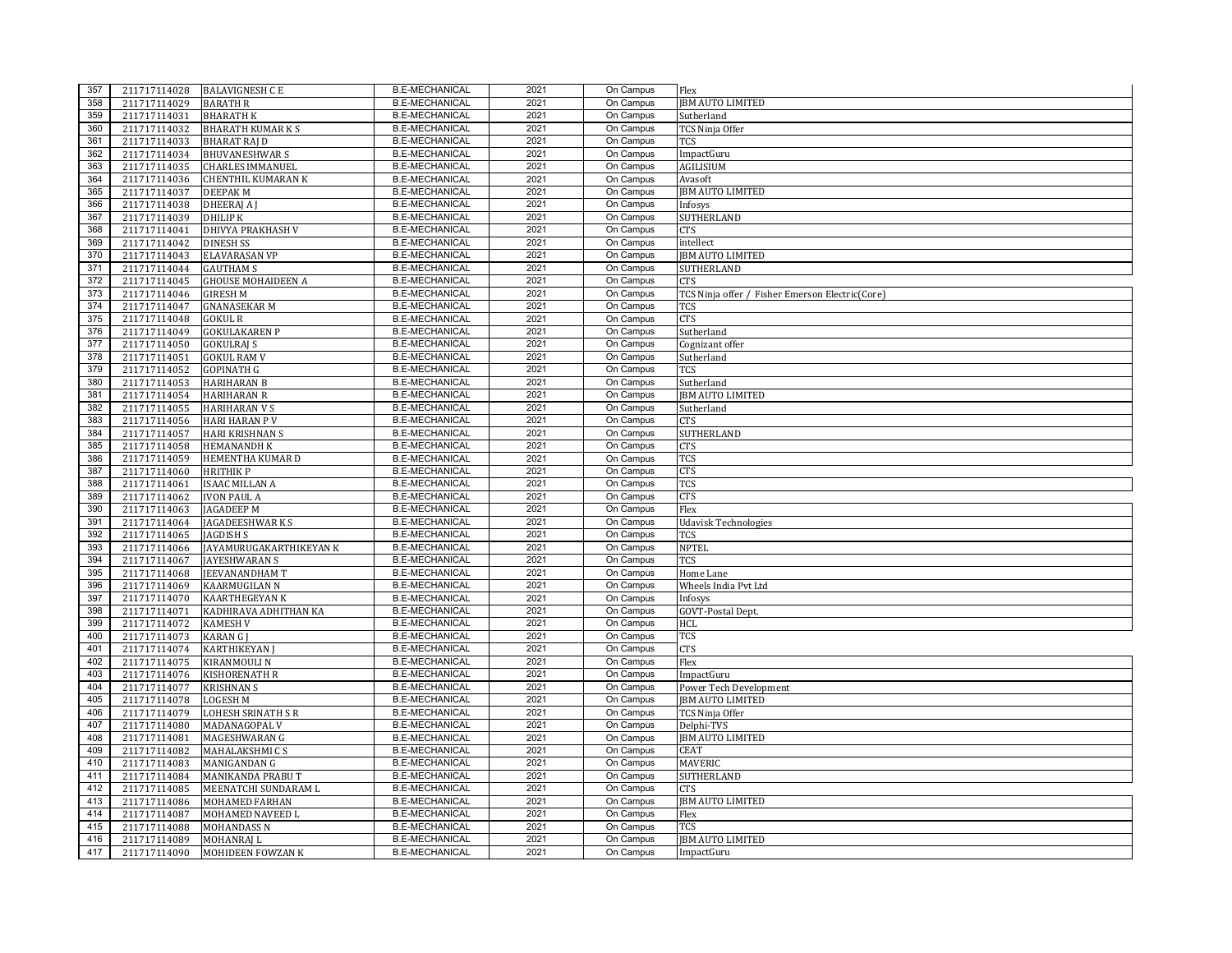| 418 | 211717114091 | MOULEESHWARAN P            | <b>B.E-MECHANICAL</b> | 2021 | On Campus | <b>ACCENTURE</b>        |
|-----|--------------|----------------------------|-----------------------|------|-----------|-------------------------|
| 419 | 211717114092 | <b>MURALI M</b>            | <b>B.E-MECHANICAL</b> | 2021 | On Campus | <b>ACCENTURE</b>        |
| 420 | 211717114093 | <b>MUTHU PERUMAL R</b>     | <b>B.E-MECHANICAL</b> | 2021 | On Campus | DEP                     |
| 421 | 211717114094 | <b>NAVEEN G</b>            | <b>B.E-MECHANICAL</b> | 2021 | On Campus | TCS                     |
| 422 | 211717114095 | <b>NAVEEN N</b>            | <b>B.E-MECHANICAL</b> | 2021 | On Campus | CTS                     |
| 423 | 211717114096 | <b>NAVEEN KUMARS</b>       | <b>B.E-MECHANICAL</b> | 2021 | On Campus | TCS                     |
| 424 | 211717114097 | <b>NAVEEN RAM B</b>        | <b>B.E-MECHANICAL</b> | 2021 | On Campus | <b>JBM AUTO LIMITED</b> |
| 425 | 211717114098 | <b>NEELESH R</b>           | <b>B.E-MECHANICAL</b> | 2021 | On Campus | <b>MPHASIS</b>          |
| 426 | 211717114099 | NIRANJAN MV                | <b>B.E-MECHANICAL</b> | 2021 | On Campus | <b>ACCENTURE</b>        |
| 427 | 211717114101 | <b>NIRMAL R</b>            | <b>B.E-MECHANICAL</b> | 2021 | On Campus | CTS                     |
| 428 | 211717114102 | <b>NISHITH VK</b>          | <b>B.E-MECHANICAL</b> | 2021 | On Campus | <b>BRAKES INDIA</b>     |
| 429 | 211717114103 | NITHISHKUMAR B             | <b>B.E-MECHANICAL</b> | 2021 | On Campus | AGILISIUM               |
| 430 | 211717114104 | <b>PARAMESWARAN S</b>      | <b>B.E-MECHANICAL</b> | 2021 | On Campus | <b>JBM AUTO LIMITED</b> |
| 431 | 211717114105 | PARGUNA PRADHA R           | <b>B.E-MECHANICAL</b> | 2021 | On Campus | <b>MPHASIS</b>          |
| 432 | 211717114106 | <b>PRADUN P</b>            | <b>B.E-MECHANICAL</b> | 2021 | On Campus | CTS                     |
| 433 | 211717114107 | <b>PRAVEEN B</b>           | <b>B.E-MECHANICAL</b> | 2021 | On Campus | TCS                     |
| 434 | 211717114109 | <b>PRAVEEN V M</b>         | <b>B.E-MECHANICAL</b> | 2021 | On Campus | LUCAS-TVS               |
| 435 | 211717114110 | PRAVEENA A                 | <b>B.E-MECHANICAL</b> | 2021 | On Campus | Team lease trainee      |
| 436 | 211717114111 | PRAVEEN KUMAR K            | <b>B.E-MECHANICAL</b> | 2021 | On Campus | MPHASIS                 |
| 437 | 211717114112 | PRITHIVIRAI P              | <b>B.E-MECHANICAL</b> | 2021 | On Campus | TCS                     |
| 438 | 211717114113 | PRIYADHARSHAN S            | <b>B.E-MECHANICAL</b> | 2021 | On Campus | Sutherland              |
| 439 | 211717114114 | <b>RAGHUL RAJ R</b>        | <b>B.E-MECHANICAL</b> | 2021 | On Campus | Sopra Steria            |
| 440 | 211717114115 | <b>RAGUL GANESH R</b>      | <b>B.E-MECHANICAL</b> | 2021 | On Campus | CTS                     |
| 441 | 211717114116 | RAHUL C                    | <b>B.E-MECHANICAL</b> | 2021 | On Campus | ImpactGuru              |
| 442 | 211717114117 | <b>RAJESH S</b>            | <b>B.E-MECHANICAL</b> | 2021 | On Campus | MPHASIS                 |
| 443 | 211717114118 | <b>REVATHIN</b>            | <b>B.E-MECHANICAL</b> | 2021 | On Campus | CTS                     |
| 444 | 211717114119 | RICHARD MARTIN G           | <b>B.E-MECHANICAL</b> | 2021 | On Campus | <b>MSTM</b>             |
| 445 | 211717114120 | <b>RISHIVANTH SA</b>       | <b>B.E-MECHANICAL</b> | 2021 | On Campus | <b>BYJUS</b>            |
| 446 | 211717114121 | ROHITH CR                  | <b>B.E-MECHANICAL</b> | 2021 | On Campus | ARKKAYS                 |
| 447 | 211717114122 | ROHITH VIKRAM S            | <b>B.E-MECHANICAL</b> | 2021 | On Campus | CTS                     |
| 448 | 211717114123 | <b>RUBESH G</b>            | <b>B.E-MECHANICAL</b> | 2021 | On Campus | Emerson                 |
| 449 | 211717114124 | <b>RUBINNATH R</b>         | <b>B.E-MECHANICAL</b> | 2021 | On Campus | <b>Dynamic Products</b> |
| 450 | 211717114125 | <b>SABARISH R</b>          | <b>B.E-MECHANICAL</b> | 2021 | On Campus | Avasoft                 |
| 451 | 211717114126 | <b>SABARISH VS</b>         | <b>B.E-MECHANICAL</b> | 2021 | On Campus | Flex                    |
| 452 | 211717114127 | <b>SAKTHIVEL S</b>         | <b>B.E-MECHANICAL</b> | 2021 | On Campus | <b>BYJUS</b>            |
| 453 | 211717114128 | <b>SANJANA R</b>           | <b>B.E-MECHANICAL</b> | 2021 | On Campus | Team lease trainee      |
| 454 | 211717114129 | <b>SANTHOSH KUMAR P</b>    | <b>B.E-MECHANICAL</b> | 2021 | On Campus | <b>JBM AUTO LIMITED</b> |
| 455 | 211717114130 | SARAVANAN M                | <b>B.E-MECHANICAL</b> | 2021 | On Campus | <b>BYJUS</b>            |
| 456 | 211717114131 | <b>SARFRAZ NAWAZ M</b>     | <b>B.E-MECHANICAL</b> | 2021 | On Campus | TCS                     |
| 457 | 211717114132 | <b>SASIDARAN R</b>         | <b>B.E-MECHANICAL</b> | 2021 | On Campus | TCS                     |
| 458 | 211717114133 | <b>SHABARISH PK</b>        | <b>B.E-MECHANICAL</b> | 2021 | On Campus | Infosys                 |
| 459 | 211717114134 | SHANJAI KUMAR D            | <b>B.E-MECHANICAL</b> | 2021 | On Campus | Emerson                 |
| 460 | 211717114135 | <b>SHIVANYA SM</b>         | <b>B.E-MECHANICAL</b> | 2021 | On Campus | SUTHERLAND              |
| 461 | 211717114137 | <b>SIVARAMAN N</b>         | <b>B.E-MECHANICAL</b> | 2021 | On Campus | ARKKAYS                 |
| 462 | 211717114138 | <b>SOBIN R</b>             | <b>B.E-MECHANICAL</b> | 2021 | On Campus | TCS                     |
| 463 | 211717114139 | SREERAJAGURU M             | <b>B.E-MECHANICAL</b> | 2021 | On Campus | CTS                     |
| 464 | 211717114140 | <b>SRIHARI S</b>           | <b>B.E-MECHANICAL</b> | 2021 | On Campus | TCS                     |
| 465 | 211717114141 | SRIHARI V                  | <b>B.E-MECHANICAL</b> | 2021 | On Campus | <b>TCS</b>              |
| 466 | 211717114142 | SRIHARISH                  | <b>B.E-MECHANICAL</b> | 2021 | On Campus | <b>BYJUS</b>            |
| 467 | 211717114143 | <b>SRIRAM K</b>            | <b>B.E-MECHANICAL</b> | 2021 | On Campus | TCS                     |
| 468 | 211717114144 | <b>SRIRAM M</b>            | <b>B.E-MECHANICAL</b> | 2021 | On Campus | JBM AUTO LIMITED        |
| 469 | 211717114145 | <b>SUBRAMANIAN K</b>       | <b>B.E-MECHANICAL</b> | 2021 | On Campus | AGILISIUM               |
| 470 | 211717114146 | <b>SUDHARSAN S</b>         | <b>B.E-MECHANICAL</b> | 2021 | On Campus | TCS                     |
| 471 | 211717114147 | SUDHARSHAN M               | <b>B.E-MECHANICAL</b> | 2021 | On Campus | CTS                     |
| 472 | 211717114148 | <b>SUGUMAR R</b>           | <b>B.E-MECHANICAL</b> | 2021 | On Campus | Skill Lync              |
| 473 | 211717114149 | <b>SUNIL KUMAR REDDY N</b> | <b>B.E-MECHANICAL</b> | 2021 | On Campus | RENAULT NISSAN          |
| 474 | 211717114151 | <b>SURYA PRASHANTH B</b>   | <b>B.E-MECHANICAL</b> | 2021 | On Campus | <b>IBM AUTO LIMITED</b> |
| 475 | 211717114152 | <b>SUSINDHAR S</b>         | <b>B.E-MECHANICAL</b> | 2021 | On Campus | SIS INSPECTION SERVICE  |
| 476 | 211717114153 | <b>TAMILSELVAN K</b>       | <b>B.E-MECHANICAL</b> | 2021 | On Campus | ImpactGuru              |
| 477 | 211717114154 | THIRUVENGADAM V            | <b>B.E-MECHANICAL</b> | 2021 | On Campus | MPHASIS                 |
| 478 | 211717114155 | <b>UDAYA PRAKASH K</b>     | <b>B.E-MECHANICAL</b> | 2021 | On Campus | Flex                    |